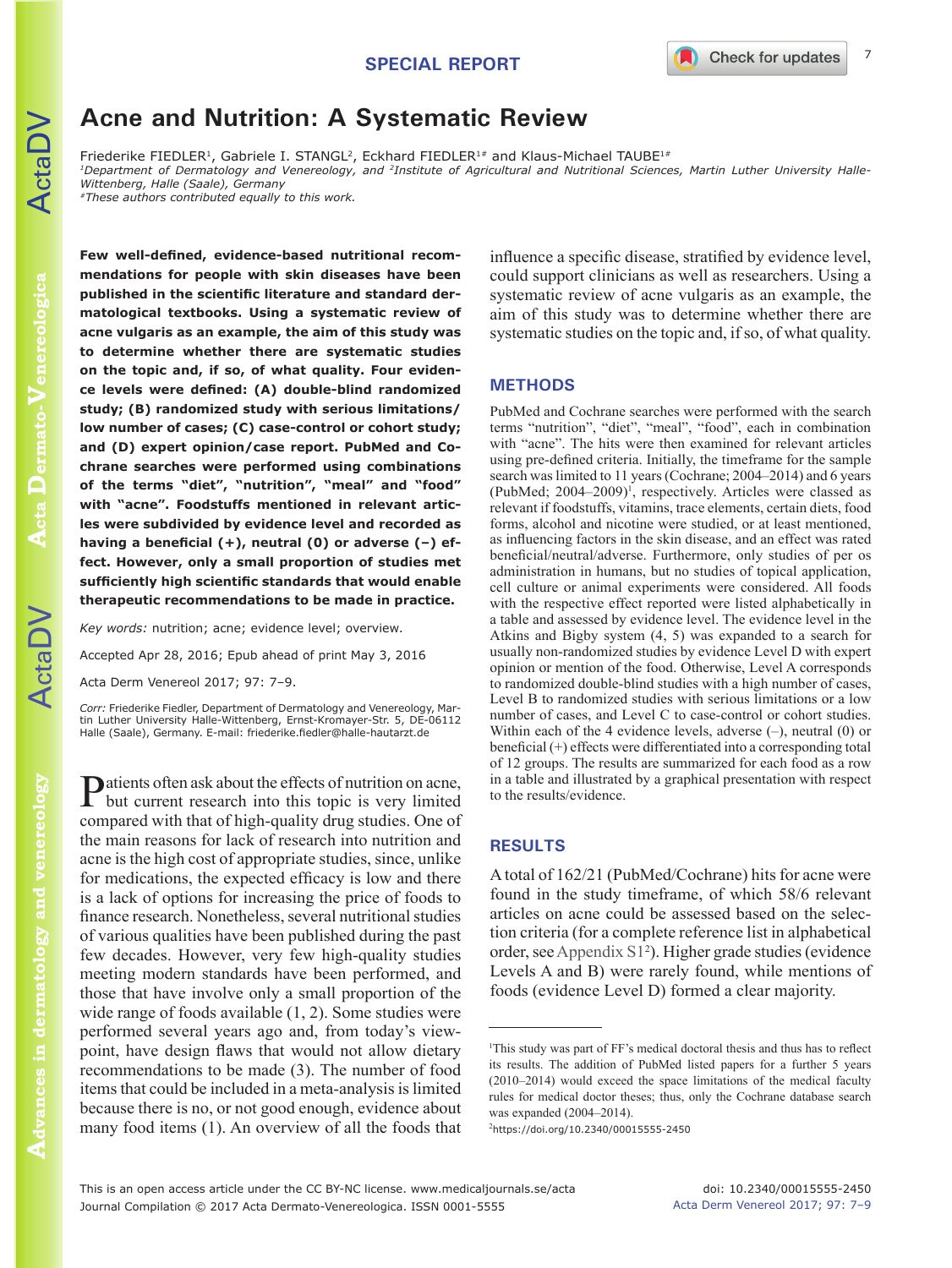For acne there were 370 mentions of 146 influencing foods. Evidence assessment showed none of Level A, 4 of Level B, 45 of Level C and 321 of Level D (**Table I**).

While several foods were mentioned only once in connection with acne within the study timeframe, other foods or diets were mentioned up to 22 times within various evidence levels, sometimes with contradictory influence (**Table II**).

## **DISCUSSION**

There are polarizing, often speculative, opinions concerning the efficacy or non-efficacy of diets and foods as part of the treatment of diseases, especially in dermatology. This study systematically assessed the available scientific literature with respect to the influence of food, using acne as an example.

In comparison with drug testing, studies on the effect of nutrition on skin diseases have rarely been performed at evidence Levels A or B. High-quality studies are expensive and medication studies are usually amortized with the selling price later on, which is not possible in the case of foods. Randomizing and controlling human subjects and diet is extremely difficult. There are many confounders in nutrition studies, but less so in drug studies. Double-blind testing is very difficult because of the shape and the taste of the food. The best way to test would be a double-blind placebo-controlled food challenge (DBPCFC) including blinding of colour, shape and taste, as used in food allergy testing, but this would substantially increase overall expenditure.

In order to include the results of survey articles on knowledge of foods, as well as those used as remedies in natural medicines, and older articles cited currently during the study period, the arrangement of evidence levels as proposed by Atkins (4) and Bigby (5) was modified and expanded by a Level D for citations/expert opinion/case reports. The results presented here, using acne as an example, were selected because a connection to nutrition is, or was, considered relatively certain by both dermatologists and patients. In this respect, there are a number of articles in the defined publication timeframe that addressed the corresponding connections.

Only human studies were taken into account for the assessment of relevance. *In vitro* studies were excluded in order to limit our topic to practical relevance in nutrition.

Table I. Assessed foods mentions arranged by evidence level<sup>a</sup>

|               | Level A         | Level B         | Level C         | Level D         |
|---------------|-----------------|-----------------|-----------------|-----------------|
|               | $\Sigma$ /-/0/+ | $\Sigma$ /-/0/+ | $\Sigma$ /-/0/+ | $\Sigma$ /-/0/+ |
| Acne vulgaris | 0/0/0/0         | 4/0/1/3         | 45/15/28/2      | 321/163/70/88   |

<sup>a</sup>Level A corresponds to randomized double-blind studies with a high number of cases, Level B to randomized studies with serious limitations or a low number of cases, Level C to case-control or cohort studies, and Level D to usually nonrandomized studies expressing expert opinion or mention of the food. Within each of the evidence levels, adverse  $(-)$ , neutral  $(0)$  or beneficial  $(+)$  effects were differentiated in a corresponding total of 12 groups. The results are summarized for each item (**bold** figures).

| Food                 | Total<br>$\Sigma$ /-/0/+ | Level A<br>$-10/$ | Level B<br>$-10/$ | Level C<br>$-10/$ | Level D<br>$-10/$ |
|----------------------|--------------------------|-------------------|-------------------|-------------------|-------------------|
| Milk                 | 22/17/5/0                | 0/0/0             | 0/0/0             | 2/0/0             | 15/5/0            |
| Chocolate            | 17/7/10/0                | 0/0/0             | 0/0/0             | 2/0/0             | 6/10/0            |
| Milk products        | 17/13/3/1                | 0/0/0             | 0/0/0             | 0/1/0             | 13/2/1            |
| Western diet         | 14/14/0/0                | 0/0/0             | 0/0/0             | 0/0/0             | 14/0/0            |
| Low glycaemic load   | 12/0/0/12                | 0/0/0             | 0/0/2             | 0/0/1             | 0/0/9             |
| High glycaemic load  | 12/11/1/0                | 0/0/0             | 0/0/0             | 1/0/0             | 10/1/0            |
| High glycaemic index | 11/9/2/0                 | 0/0/0             | 0/0/0             | 0/0/0             | 9/2/0             |
| Low-fat milk         | 9/8/1/0                  | 0/0/0             | 0/0/0             | 2/1/0             | 6/0/0             |
| Smoking              | 7/1/4/2                  | 0/0/0             | 0/0/0             | 0/2/0             | 1/2/2             |
| Pizza                | 6/1/5/0                  | 0/0/0             | 0/0/0             | 0/2/0             | 1/3/0             |

For explanation of evidence levels see Table I and Methods.

As for other topics, the number of studies on individual foods reveals a focus of scientific interest of often limited timeframe. This, of course, limits the screened publication period, but, on the other hand, expanding the study time period to 50 years or more would mean including a number of older articles, which have serious limitations in study structure (3, 6) according to today's standards. This expansion would be necessary to obtain the most complete overview possible, but it is not appropriate in establishing a prototype and in defining the analysis algorithm because of the considerable effort and costs involved.

Multiple studies or mentions of a particular food in the various evidence levels and with differing influence in a text often limit the clarity of presentation of the result for the reader. Thus, a graphical presentation is provided in addition to the tabular presentation. This enables a visual overview based on colour and distribution between right and left over the study situation within the 12 possible degrees of influence (evidence Levels A–D each with 3 categories: adverse/neutral/beneficial). Like a scale, evidence Level A, with the highest quality, is always positioned at the edge comparable to the greatest leverage. An identical distance right or left from the middle of the chart thus corresponds to the same evidence level, but results with contradictory influence (left adverse and right beneficial). The colours were borrowed from a traffic light: red for adverse  $(-)$ , yellow for neutral  $(0)$ and green for beneficial (+) influence. Since graded assignment of the evidence level with neutral relationship causes neither positive nor negative lateral shift in the results, the neutral results were entered vertically in yellow. Using milk in acne as an example (**Fig. 1**), an adverse influence can be observed with entered numbers only in the left horizontal arm. In this, many results were near the centre of the chart at the lowest evidence, Level D; but there are also 2 corresponding results at Level C. Another 5 citations at Level D are shown in the lower middle, which did not cause any shift between beneficial and adverse.

For acne, 146 different foods were recorded a total of 370 times in 60 relevant articles. There were only 49 studies with evidence Levels A–C. In these, none corresponded to evidence Level A, 4 cases corresponded to